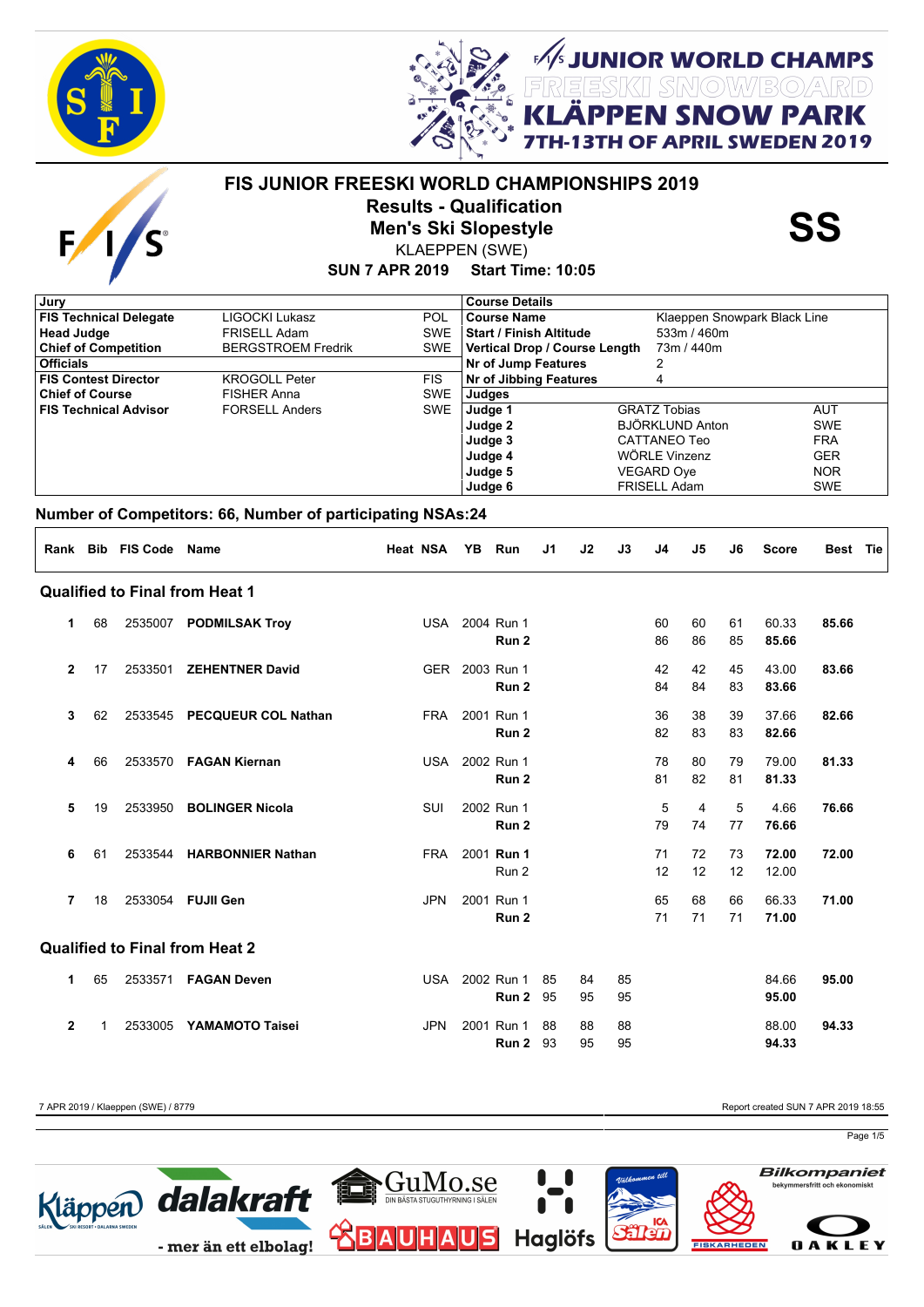



E

# **FIS JUNIOR FREESKI WORLD CHAMPIONSHIPS 2019 Results - Qualification<br>
Men's Ski Slopestyle<br>
KLAEPPEN (SWE)**

**JUNIOR WORLD CHAMPS<br>EESKII SMOW/BO/ARD** 

**I SNOW PARK FAPRIL SWEDEN 2019** 

**SUN 7 APR 2019 Start Time: 10:05** KLAEPPEN (SWE)

### **Number of Competitors: 66, Number of participating NSAs:24**  $\sqrt{ }$

|                      |    | Rank Bib FIS Code Name             |                                       | Heat NSA           | YB Run                            | J1       | J2       | J3       | J4       | J5       | J6       | <b>Score</b>   | Best Tie                            |
|----------------------|----|------------------------------------|---------------------------------------|--------------------|-----------------------------------|----------|----------|----------|----------|----------|----------|----------------|-------------------------------------|
| 3                    | 4  |                                    | 2533934 SKAUG Tevje                   |                    | NOR 2002 Run 1<br>Run 2           | 90<br>54 | 91<br>51 | 91<br>51 |          |          |          | 90.66<br>52.00 | 90.66                               |
| 4                    | 26 |                                    | 2534772 THERRIAULT Edouard            | CAN                | 2003 Run 1<br>Run 2               | 78<br>89 | 77<br>89 | 77<br>89 |          |          |          | 77.33<br>89.00 | 89.00                               |
| 5                    | 10 |                                    | 2534614 SVANCER Matej                 | <b>CZE</b>         | 2004 Run 1<br>Run 2               | 14<br>87 | 15<br>87 | 17<br>87 |          |          |          | 15.33<br>87.00 | 87.00                               |
| 6                    | 8  |                                    | 2533250 MOREN Melvin                  |                    | SWE 2002 Run 1<br>Run 2           | 87<br>86 | 86<br>87 | 86<br>87 |          |          |          | 86.33<br>86.66 | 86.66                               |
| $\overline{7}$       | 21 |                                    | 2533978 STENBERG Isak                 |                    | SWE 2001 Run 1<br><b>Run 2 81</b> | 68       | 69<br>80 | 68<br>80 |          |          |          | 68.33<br>80.33 | 80.33                               |
|                      |    |                                    | <b>Qualified to Final from Heat 3</b> |                    |                                   |          |          |          |          |          |          |                |                                     |
| $\mathbf 1$          | 67 |                                    | 2533602 HENDERSON Hunter              |                    | USA 2002 Run 1<br>Run 2           |          |          |          | 66<br>92 | 70<br>94 | 68<br>92 | 68.00<br>92.66 | 92.66                               |
| $\overline{2}$       | 27 |                                    | 2533913 PORTER MACLENNAN Noah         | CAN                | 2003 Run 1<br>Run 2               |          |          |          | 86<br>89 | 87<br>89 | 87<br>89 | 86.66<br>89.00 | 89.00                               |
| 3                    | 2  | 2533820                            | <b>SAMNOEY Ulrik</b>                  |                    | NOR 2002 Run 1<br>Run 2           |          |          |          | 78<br>86 | 75<br>85 | 76<br>86 | 76.33<br>85.66 | 85.66                               |
| 4                    | 5  |                                    | 2533813 FROSTAD Tormod                |                    | NOR 2002 Run 1<br>Run 2           |          |          |          | 27<br>85 | 28<br>85 | 27<br>86 | 27.33<br>85.33 | 85.33                               |
| 5                    | 31 |                                    | 2534130 PELTOLA Simo                  | <b>FIN</b>         | 2001 Run 1<br>Run 2               |          |          |          | 85<br>42 | 85<br>42 | 85<br>42 | 85.00<br>42.00 | 85.00                               |
| 6                    | 22 |                                    | 2533673 BARCLAY Ben                   | <b>NZL</b>         | 2002 Run 1<br>Run 2               |          |          |          | 79<br>83 | 77<br>82 | 78<br>82 | 78.00<br>82.33 | 82.33                               |
| $\overline{7}$       | 9  |                                    | 2533023 VAUDAUX Adrien                | SUI                | 2001 Run 1<br>Run 2               |          |          |          | 80<br>65 | 80<br>66 | 80<br>65 | 80.00<br>65.33 | 80.00                               |
| <b>Not Qualified</b> |    |                                    |                                       |                    |                                   |          |          |          |          |          |          |                |                                     |
| 22                   | 16 |                                    | 2534827 ITO Ruka                      | H <sub>2</sub> JPN | 2004 Run 1<br><b>Run 2 75</b>     | 28       | 28<br>76 | 29<br>75 |          |          |          | 28.33<br>75.33 | 75.33                               |
| 23                   | 12 | 2534128                            | <b>DONAGGIO Leonardo</b>              | H <sub>3</sub> ITA | 2003 Run 1<br>Run 2               |          |          |          | 76<br>35 | 72<br>38 | 73<br>37 | 73.66<br>36.66 | 73.66                               |
|                      |    | 7 APR 2019 / Klaeppen (SWE) / 8779 |                                       |                    |                                   |          |          |          |          |          |          |                | Report created SUN 7 APR 2019 18:55 |

Page 2/5





**OAKLEY** 

**Bilkompaniet**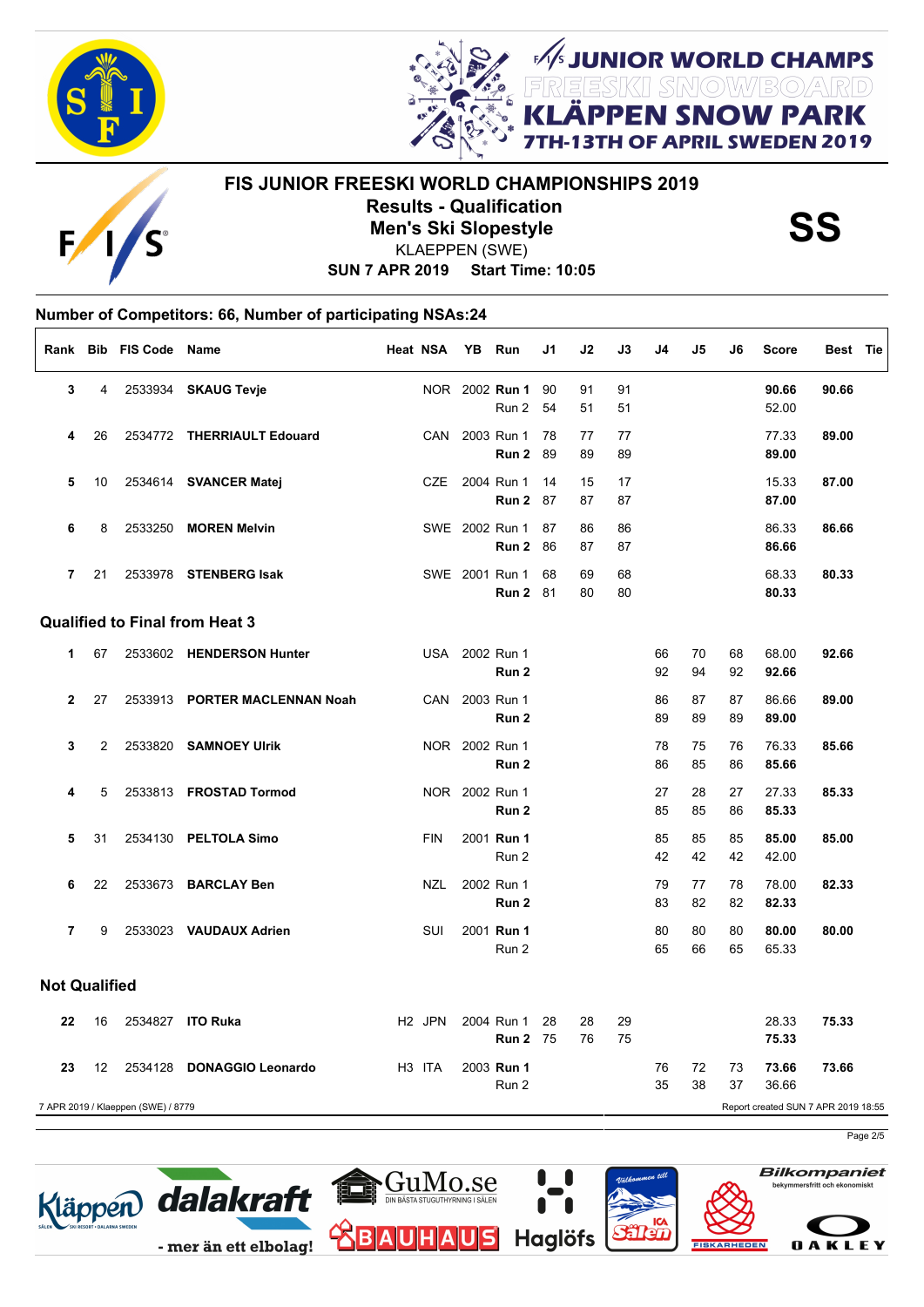



E

# **FIS JUNIOR FREESKI WORLD CHAMPIONSHIPS 2019 Results - Qualification<br>
Men's Ski Slopestyle<br>
KLAEPPEN (SWE)**

*SUNIOR WORLD CHAMPS<br>REESKI SNOWBOARD***<br>LÄPPEN SNOW PARK** 

OF APRIL SWEDEN 2019

**SUN 7 APR 2019 Start Time: 10:05** KLAEPPEN (SWE)

#### **Number of Competitors: 66, Number of participating NSAs:24** Г

| Rank |                | <b>Bib FIS Code Name</b> |                              | <b>Heat NSA</b>    | <b>YB</b> | Run                            | J1      | J2                 | J3                 | J4                   | J5       | J6       | <b>Score</b>   | Best Tie |
|------|----------------|--------------------------|------------------------------|--------------------|-----------|--------------------------------|---------|--------------------|--------------------|----------------------|----------|----------|----------------|----------|
| 24   | 64             |                          | 2533690 KOFORD Rodney        | H3 USA             |           | 2001 Run 1<br>Run 2            |         |                    |                    | 24<br>74             | 20<br>70 | 25<br>72 | 23.00<br>72.00 | 72.00    |
| 25   | 70             |                          | 2534308 KLEIN Jasper         | H3 GBR 2002 Run 1  |           | Run 2                          |         |                    |                    | 71<br>72             | 71<br>71 | 70<br>71 | 70.66<br>71.33 | 71.33    |
| 26   | 15             |                          | 2534250 BACHER Daniel        | H <sub>3</sub> AUT |           | 2004 Run 1<br>Run 2            |         |                    |                    | 48<br>70             | 45<br>69 | 47<br>69 | 46.66<br>69.33 | 69.33    |
| 27   | $\overline{7}$ |                          | 2532476 KOVALENKO Orest      |                    |           | H1 UKR 2002 Run 1<br>Run 2     |         |                    |                    | 18<br>67             | 15<br>69 | 17<br>69 | 16.66<br>68.33 | 68.33    |
| 28   | 14             |                          | 2535312 OUREN JOSTAD Fredrik |                    |           | H1 NOR 2002 Run 1<br>Run 2     |         |                    |                    | $\overline{7}$<br>65 | 6<br>65  | 10<br>64 | 7.66<br>64.66  | 64.66    |
| 28   | 29             |                          | 2533187 HAPPACHER Moritz     | H <sub>2</sub> ITA |           | 2001 Run 1<br>Run 2            | 64<br>2 | 65<br>$\mathbf{1}$ | 65<br>$\mathbf{1}$ |                      |          |          | 64.66<br>1.33  | 64.66    |
| 28   | 60             |                          | 2534217 GOMIS Kaditane       | H3 FRA             |           | 2002 Run 1<br>Run 2            |         |                    |                    | 64<br>63             | 65<br>60 | 65<br>62 | 64.66<br>61.66 | 64.66    |
| 31   | 56             |                          | 2535557 BJUREDAHL Felix      | H3 SWE 2003 Run 1  |           | Run 2                          |         |                    |                    | 38<br>66             | 38<br>62 | 40<br>62 | 38.66<br>63.33 | 63.33    |
| 32   | 30             |                          | 2534729 LEVIS Filippo        | H <sub>3</sub> ITA |           | 2003 Run 1<br>Run 2            |         |                    |                    | 14<br>62             | 10<br>62 | 10<br>61 | 11.33<br>61.66 | 61.66    |
| 33   | 20             |                          | 2532999 CIOMPI Fantin        | H <sub>2</sub> SUI |           | 2002 Run 1<br><b>Run 2 60</b>  | 43      | 43<br>60           | 43<br>60           |                      |          |          | 43.00<br>60.00 | 60.00    |
| 33   | 63             |                          | 2534218 SIVIGNON Timothe     | H <sub>3</sub> FRA |           | 2003 Run 1<br>Run 2            |         |                    |                    | 60<br>55             | 60<br>59 | 60<br>58 | 60.00<br>57.33 | 60.00    |
| 35   | 36             |                          | 2534285 ESTEBAN Pedro        | H1 ARG             |           | 2003 Run 1<br>Run <sub>2</sub> |         |                    |                    | 28<br>58             | 28<br>58 | 27<br>57 | 27.66<br>57.66 | 57.66    |
| 36   | 33             |                          | 2533608 NUSSBAUM Nalu        | H <sub>2</sub> SUI |           | 2001 Run 1<br><b>Run 2</b> 57  | 19      | 22<br>58           | 20<br>57           |                      |          |          | 20.33<br>57.33 | 57.33    |
| 37   | 96             |                          | 2533019 WOLF David           | H <sub>3</sub> AUT |           | 2001 Run 1<br>Run 2            |         |                    |                    | 20<br>53             | 15<br>58 | 20<br>57 | 18.33<br>56.00 | 56.00    |
| 38   | 37             | 2533443                  | <b>BIEMBACHER Nicolas</b>    | H <sub>2</sub> AUT |           | 2001 Run 1<br><b>Run 2 55</b>  | 44      | 45<br>56           | 44<br>55           |                      |          |          | 44.33<br>55.33 | 55.33    |

7 APR 2019 / Klaeppen (SWE) / 8779 Report created SUN 7 APR 2019 18:55

Page 3/5



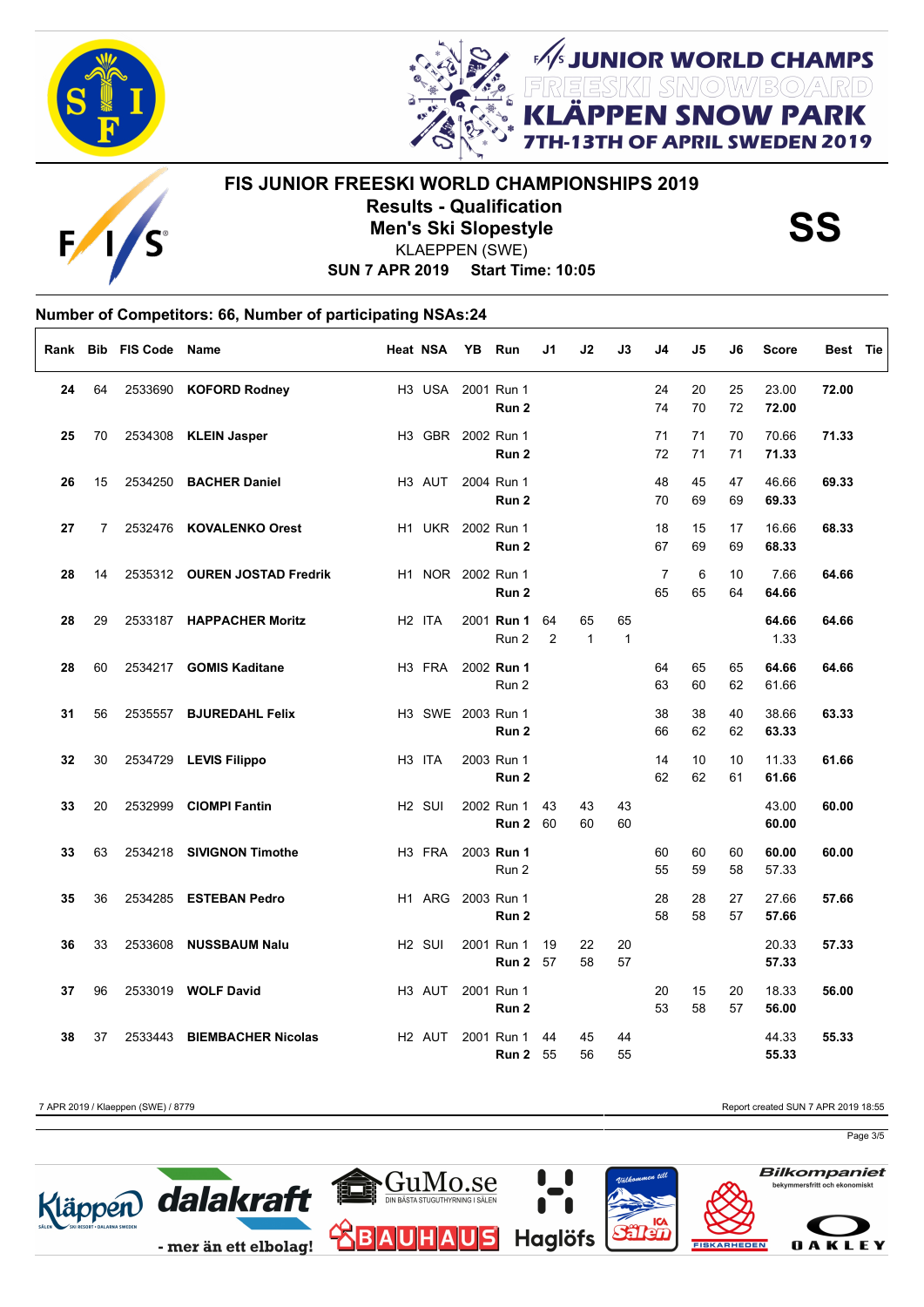



E

# **FIS JUNIOR FREESKI WORLD CHAMPIONSHIPS 2019 Results - Qualification<br>
Men's Ski Slopestyle<br>
KLAEPPEN (SWE)**

*SUNIOR WORLD CHAMPS<br>REESKI SNOWBOARD***<br>LÄPPEN SNOW PARK** 

OF APRIL SWEDEN 2019

**SUN 7 APR 2019 Start Time: 10:05** KLAEPPEN (SWE)

#### **Number of Competitors: 66, Number of participating NSAs:24** Г

|    |    | Rank Bib FIS Code | <b>Name</b>                 | <b>Heat NSA</b>    | YB | Run                            | J1       | J2       | J3       | J4       | J5       | J6       | <b>Score</b>   | Best Tie |
|----|----|-------------------|-----------------------------|--------------------|----|--------------------------------|----------|----------|----------|----------|----------|----------|----------------|----------|
| 39 | 24 | 2533971           | <b>KAELLNER BOMAN Ruben</b> |                    |    | H3 SWE 2001 Run 1<br>Run 2     |          |          |          | 52<br>18 | 56<br>18 | 55<br>17 | 54.33<br>17.66 | 54.33    |
| 40 | 3  |                   | 2533952 RHYNER Nils         | H <sub>2</sub> SUI |    | 2002 Run 1<br>Run 2            | 53<br>45 | 54<br>45 | 51<br>41 |          |          |          | 52.66<br>43.66 | 52.66    |
| 41 | 54 |                   | 2535186 MAIDLA Jaagup       | H <sub>3</sub> EST |    | 2002 Run 1<br>Run <sub>2</sub> |          |          |          | 30<br>51 | 30<br>52 | 31<br>51 | 30.33<br>51.33 | 51.33    |
| 42 | 44 |                   | 2534865 VERMEIJ Jan         | H1 CHI             |    | 2002 Run 1<br>Run 2            |          |          |          | 53<br>24 | 50<br>26 | 50<br>29 | 51.00<br>26.33 | 51.00    |
| 43 | 40 |                   | 2533958 BUT Bogdan          | H <sub>3</sub> RUS |    | 2002 Run 1<br>Run 2            |          |          |          | 50<br>48 | 50<br>48 | 50<br>48 | 50.00<br>48.00 | 50.00    |
| 44 | 42 | 2534576           | <b>TIKHOMIROV Mikhail</b>   | H <sub>1</sub> RUS |    | 2003 Run 1<br>Run 2            |          |          |          | 24<br>50 | 25<br>49 | 27<br>50 | 25.33<br>49.66 | 49.66    |
| 45 | 35 |                   | 2532663 BACKHAUSEN Vito     |                    |    | H1 GER 2001 Run 1<br>Run 2     |          |          |          | 48<br>28 | 48<br>28 | 48<br>27 | 48.00<br>27.66 | 48.00    |
| 46 | 50 | 2534041           | <b>KLANCAR Jost</b>         | H <sub>2</sub> SLO |    | 2003 Run 1<br><b>Run 2</b> 42  | 25       | 26<br>42 | 26<br>42 |          |          |          | 25.66<br>42.00 | 42.00    |
| 47 | 38 |                   | 2534873 CREMER Joaquin      | H <sub>2</sub> ARG |    | 2003 Run 1<br>Run 2            | 40<br>41 | 42<br>41 | 42<br>41 |          |          |          | 41.33<br>41.00 | 41.33    |
| 48 | 32 |                   | 2534559 ORAVEC Michael      | H1 SVK             |    | 2004 Run 1<br>Run 2            |          |          |          | 41<br>24 | 40<br>19 | 40<br>25 | 40.33<br>22.66 | 40.33    |
| 48 | 34 |                   | 2533363 GAMZIKOV Egor       | H <sub>2</sub> RUS |    | 2001 Run 1<br><b>Run 2 40</b>  | 38       | 38<br>40 | 39<br>41 |          |          |          | 38.33<br>40.33 | 40.33    |
| 50 | 45 |                   | 2534541 VIDMAR Klemen       | H <sub>1</sub> SLO |    | 2004 Run 1<br>Run <sub>2</sub> |          |          |          | 13<br>40 | 9<br>40  | 9<br>39  | 10.33<br>39.66 | 39.66    |
| 51 | 69 |                   | 2533663 SEVERSON Zane       | H <sub>1</sub> USA |    | 2002 Run 1<br>Run 2            |          |          |          | 22<br>40 | 20<br>39 | 23<br>39 | 21.66<br>39.33 | 39.33    |
| 52 | 49 |                   | 2534898 HUNTER Jai          | H <sub>1</sub> AUS |    | 2002 Run 1<br>Run <sub>2</sub> |          |          |          | 32<br>36 | 34<br>38 | 32<br>38 | 32.66<br>37.33 | 37.33    |
| 53 | 58 |                   | 2535403 YOTOV Boyan         | H <sub>2</sub> BUL |    | 2004 Run 1<br><b>Run 2</b> 37  | 31       | 32<br>35 | 31<br>37 |          |          |          | 31.33<br>36.33 | 36.33    |

7 APR 2019 / Klaeppen (SWE) / 8779 Report created SUN 7 APR 2019 18:55

Page 4/5